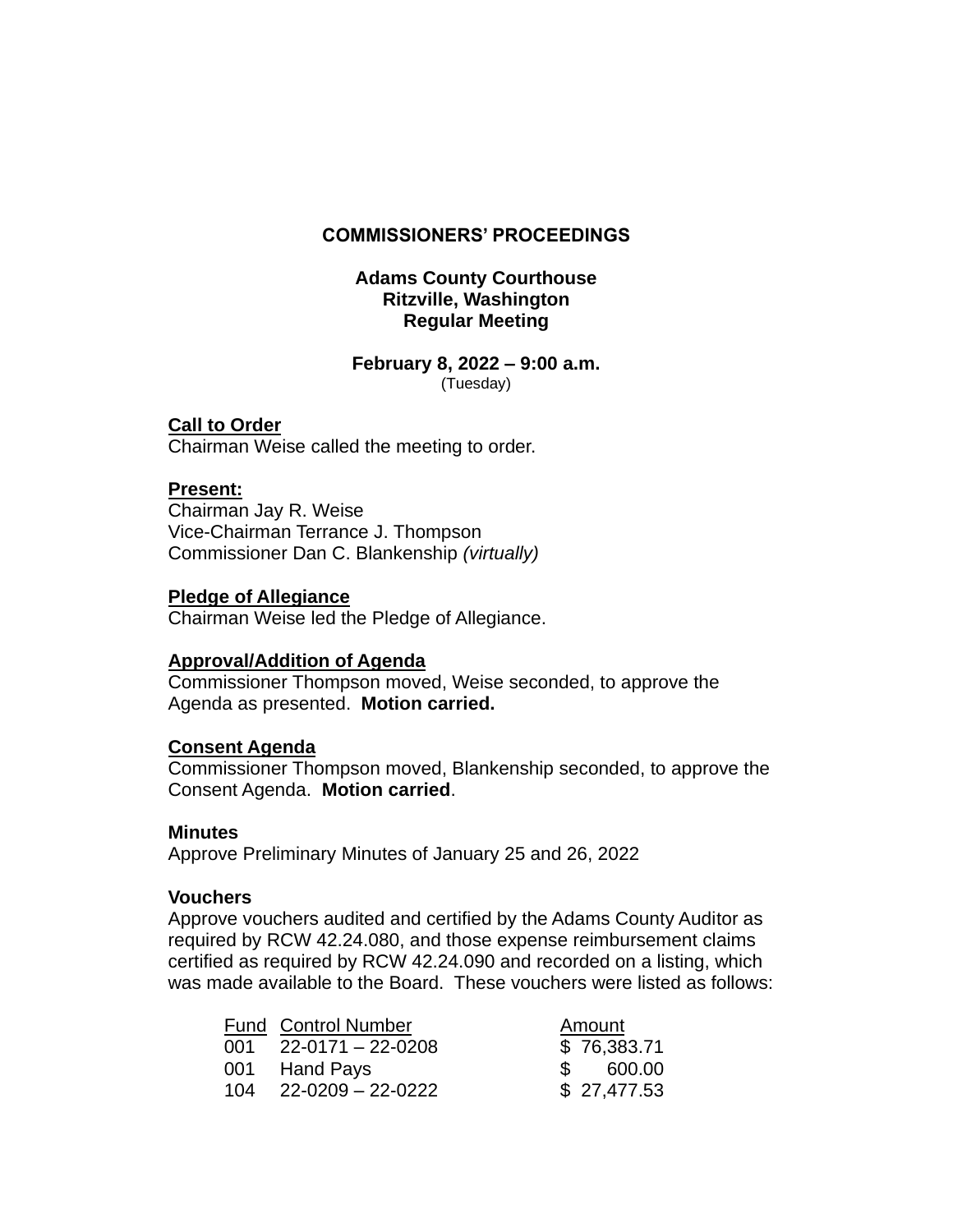| 106 | 22-0223                 | \$ | 966.37       |
|-----|-------------------------|----|--------------|
| 112 | $22 - 0224 - 22 - 0225$ | \$ | 210.31       |
| 119 | 22-0226                 | \$ | 12,484.26    |
| 123 | $22 - 0227 - 22 - 0230$ | \$ | 3,065.60     |
| 166 | $22 - 0231 - 22 - 0236$ | \$ | 1,208.44     |
| 502 | $22 - 0237 - 22 - 0247$ | S  | 13,563.64    |
| 108 | 97                      | \$ | 187.43       |
| 115 | $98 - 105$              |    | \$25,063.31  |
| 401 | $106 - 109$             |    | \$28,378.60  |
| 501 | $110 - 115$             | \$ | 3,265.21     |
| 590 | $116 - 140$             |    | 17,390.12    |
|     | TOTAL                   |    | \$210,244.53 |

**Agreement AIA Document B101-2017 Public Works** Approve AIA Document B101 – 2017 Standard Form of Agreement Between Adams County and Mackenzie Engineering, Inc., Portland, Oregon, for the design of the Adams County Property/Evidence Processing Facility Project in Othello. *(CP02/02/2022)*

**Addendum Maintenance Agreement Building and Planning** Approve Addendum to Proprietary Software and License Maintenance Agreement between Adams County and Bitco Software, LLC, to alter or amend the previous Proprietary Software License and Maintenance Agreement dated and signed between the parties on August 19, 2013 and amended on May 15, 2019 ("Software License"). The purchase includes professional services for data migration, configuration and training. *(CP02/02/2022)*

### **Permanent Minutes Signed**

January 18 and 19, 2021

### **Correspondence**

Kyle R. Smith, Attorney re: Public Defense Quarterly Report for 4<sup>th</sup> Quarter, 2021

### **Board Assignment Updates**

The Board reported on committee assignments as follows:

Commissioner Blankenship – reviewed certain bills discussed during the Legislative Steering Committee meeting: HB 1845, establishing a body worn camera grant program; HB 1333, providing an extension to the local sales and use tax for public facilities in rural counties; SB 5514, increasing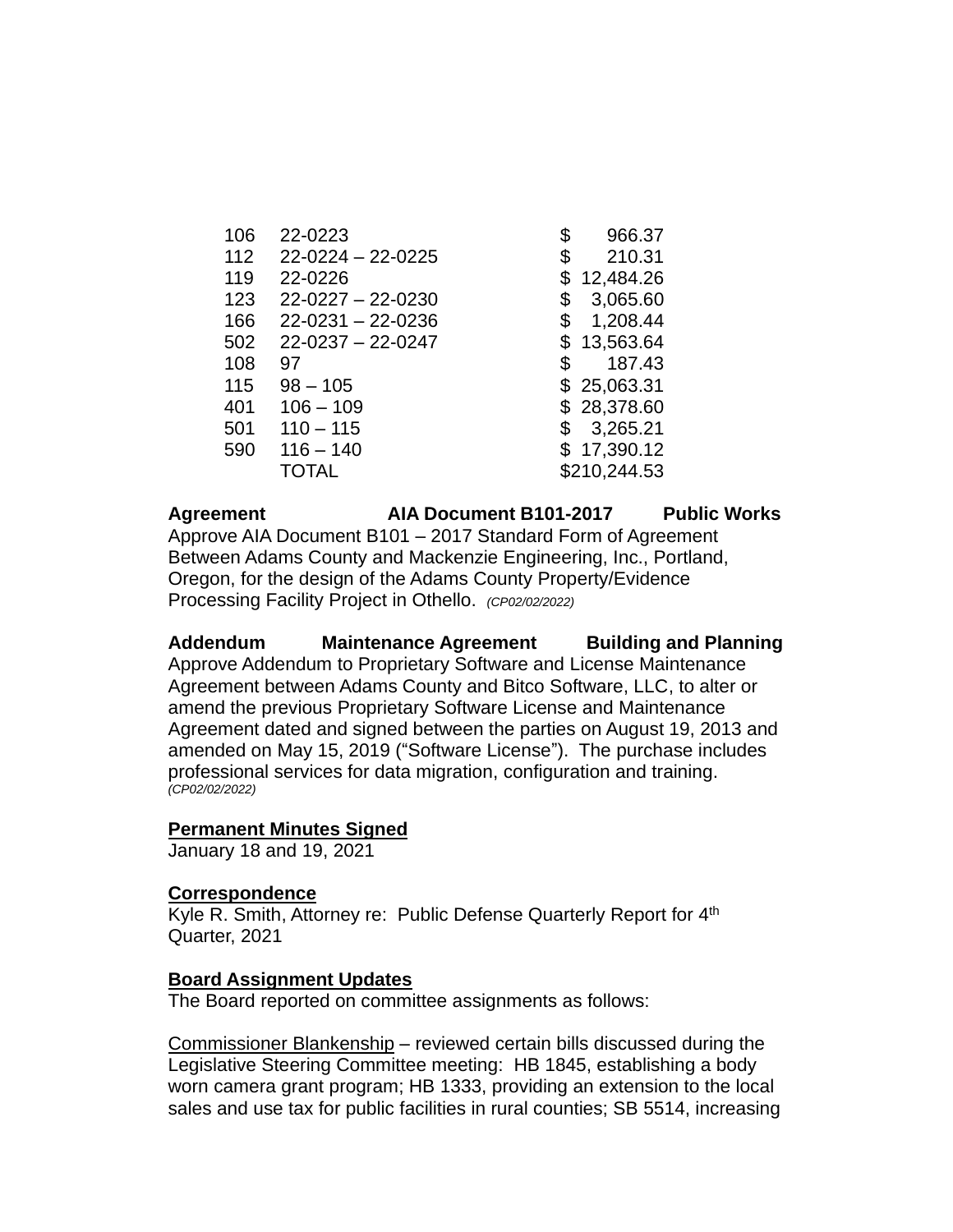the frequency of county legislative meetings at alternate locations; HB 1918, reducing emissions from outdoor power equipment; and, HB 1812, modernizing the energy facility site evaluation council to meet the state's clean energy goals. Commissioner Blankenship noted HB 1918 and HB 1812 are facing opposition.

Commissioner Thompson – reviewed meetings he will be attending.

Commissioner Weise – provided an update on Martin Hall, noting staffing is close to normal and wait times for transport should subside; a stakeholder group is researching the movement of juveniles to an older age. Additionally, Commissioner Weise attended a webinar regarding ARPA funds, noting additional research is required on lost revenue rules; and, a facilities audit was completed for the Courthouse and the County Services Building. A report will be forthcoming and, when received, necessary projects will be prioritized within the county relating to security upgrades throughout.

# **Board Discussion/Decision Items**

**Department Update Amalia Perez Human Resources** Human Resource Manager Perez reported on scheduled trainings she will be attending and current departmental tasks including identification badges and policies that are in process. Additionally, Perez noted certain bargaining unit contracts expire at the end of 2022 and would like to begin preparing for negotiations.

**Department Update Dale Wagner Sheriff's Department** Sheriff Wagner, along with Undersheriff Coronado, reported a need to access funding to assist in an investigation due to an unforeseen circumstance. The Board provided **consensus authorization for the Sheriff's Department to conduct the necessary investigation with funding from Criminal Justice Fund #105.** 

Additional discussion included:

• Sheriff Wagner requested Resolution No. R-024-2019, In the Matter of Establishing Fund #130A Seized Property Litigation Reserve, be rescinded with the monies being held in that fund distributed back to his department. Prosecutor Flyckt reviewed RCW 69.50.505 relating to seizure and forfeiture rules, noting the Resolution No. R-024-2019 was adopted to provide a process should the Sheriff's office be held accountable and ordered to pay attorney fees for failing to prove their